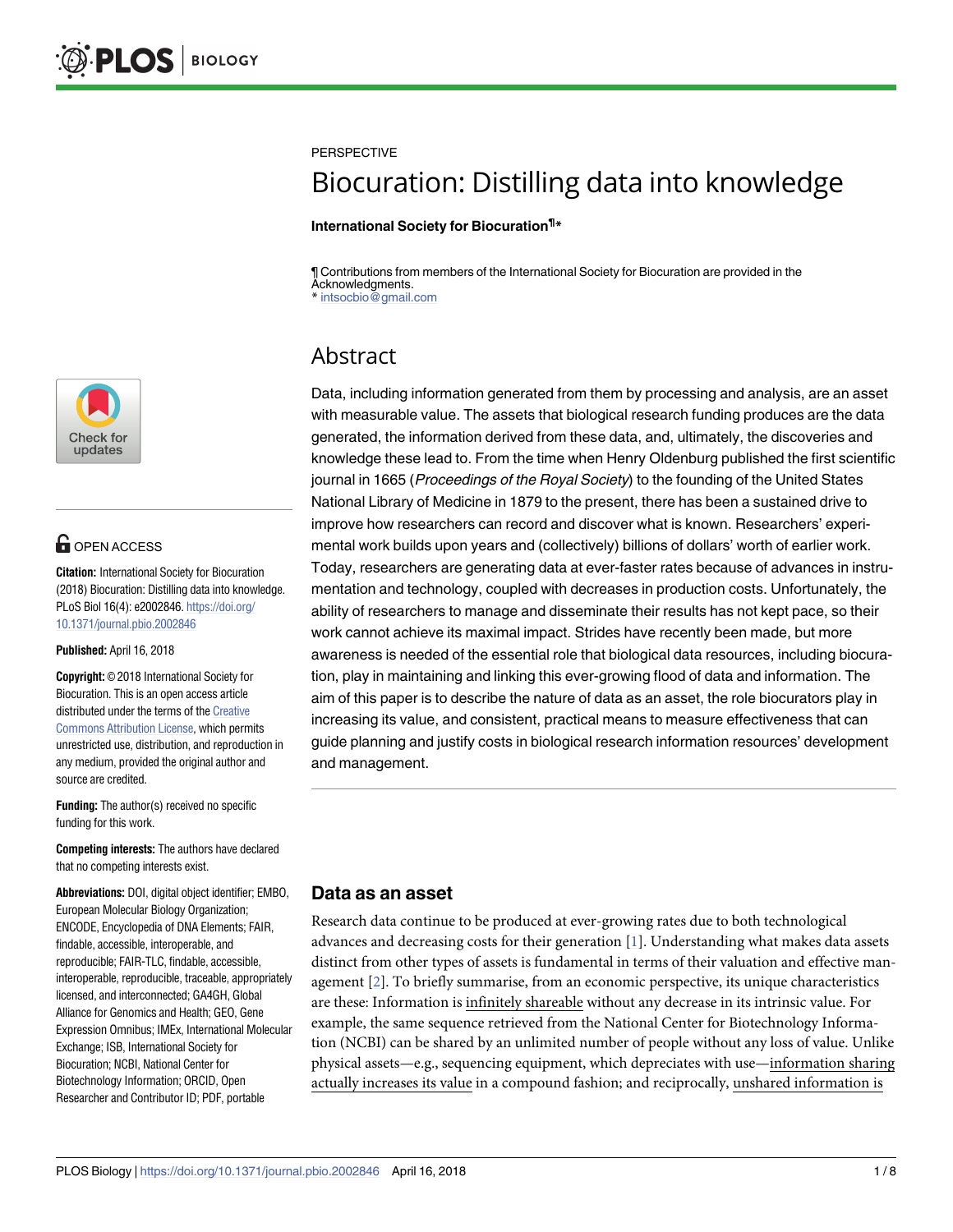<span id="page-1-0"></span>document format; UMLS, Unified Medical Language System; wwPDB, Worldwide Protein Database.

**Provenance:** Not commissioned; externally peer reviewed.

less valuable [\[3,4,5](#page-5-0)]. Further, the more accurate and complete the information is, the more valuable it is. In other words, quality is at least as important as quantity [\[6,7,8\]](#page-5-0). Since inferences are only as good as the information they are based upon, inaccuracies and omissions compel scientists to spend valuable research time winnowing out poor-quality or inaccurate information or, even worse, inadvertently ploughing research funds into dead ends. Moreover, with the increasing role of automatic inference systems for high-throughput data and data analytics, there is a growing dependency on the availability of robust, high-quality knowledge resources, and the gold-standard data sets they contain, for benchmarking. Lastly, when information is combined, its value increases. For example, genetic testing can reveal hundreds of thousands of variants per individual, yet for most variants, the clinical consequences are not yet known [\[9](#page-5-0)]. If our goal is to advance research, instantiation of known connections is essential to accelerate the process of relating genotypes to phenotypes in a way that is impossible when using individual data sets in isolation [\[10,11](#page-5-0),[12,13,14\]](#page-5-0).

Managing a biological information resource relies on a range of intersecting skills: Bioinformaticians, application developers, system administrators, biocurators, journal editors, etc. are all involved in this collective effort. Within this context, biocurators focus on information content rather than technology. Their overarching goal is to maximise the value of the information assets researchers are generating by assuring their accuracy, comprehensiveness, integration, accessibility, and reuse.

### **What is biocuration?**

Biocuration is the extraction of knowledge from unstructured biological data into a structured, computable form. In this context, knowledge is most commonly extracted from published manuscripts, as well as from other sources such as experimental data sets and unpublished results from data analysis. Biocurators are typically PhD-level biologists, often with lab bench experience coupled with specialised expertise in computational knowledge representation. Their work entails the synthesis and integration of information from multiple sources—including, for example, peer-reviewed papers; large-scale projects, such as the Encyclopedia of DNA Elements (ENCODE); or conference abstracts. They contact authors directly for clarification, digest supplemental information, and resolve identifiers in order to accurately capture a researcher's conclusion and their evidence for that conclusion. Biocurators strive to distil the current 'best view' from conflicting sources and ensure that their resources provide data that are not only findable, accessible, interoperable, and reproducible (FAIR), but also traceable, appropriately licensed, and interconnected (collectively, the FAIR-TLC principles [\[15\]](#page-5-0)).

## **Biocuration motivation**

Scientific communication is shifting in this 'information age', with researchers increasingly relying on curated resources [\[16,17,18](#page-5-0),[19](#page-5-0)]. For example, when comparing an entry in the Worldwide Protein Data Bank (wwPDB; <https://www.wwpdb.org>)—a resource containing detailed reviewed information on macromolecular structures—with a portable document format (PDF) file containing a figure of the same structure, it is obvious that the latter, non-computer-readable representation is insufficient for downstream comparative use. The political processes in the scientific community that led to designating wwPDB [\[20](#page-5-0)], the International Nucleotide Sequence Database Collaboration [\[21\]](#page-5-0), and others such as the International Molecular Exchange (IMEx) [[22](#page-5-0)] and ProteomeXchange consortia [\[23\]](#page-6-0) as official depositories have proven to be well worth the effort. These examples highlight the importance of collaboration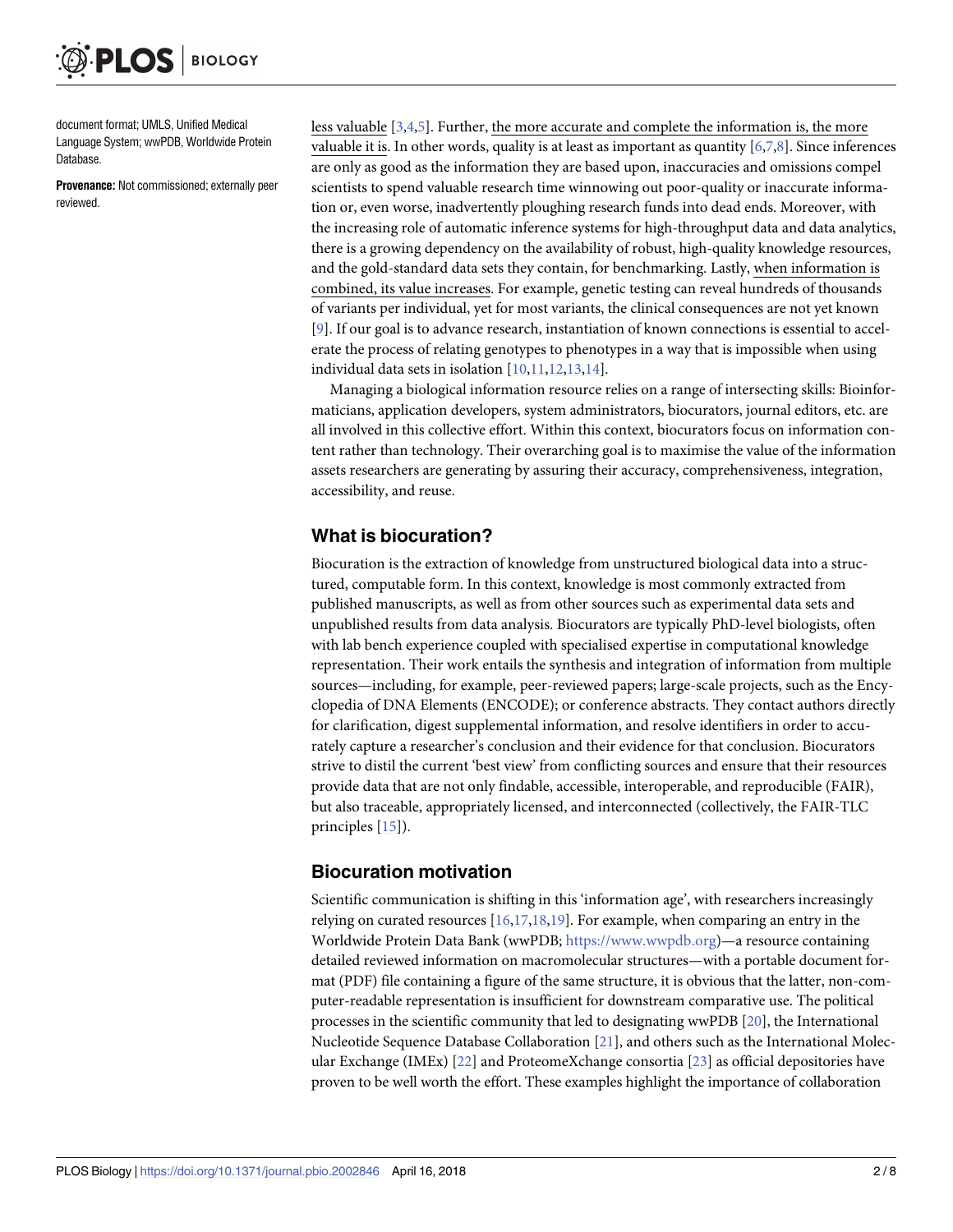<span id="page-2-0"></span>and synergy between journal editors and databases. The definition of what it means to publish is expanding [[24\]](#page-6-0), since results only published as a PDF have limited accessibility. To promote impact and reuse, the full semantic spectrum must be employed, from human-readable language to fully computationally interpretable.

#### **Biocuration costs**

Although expert biocuration is clearly labour intensive, it scales surprisingly well with the growth of biomedical literature, as demonstrated by two recent studies [[25,26\]](#page-6-0). Advanced tools are also increasing efficiency and accuracy, and biocurators are often actively engaged as team members in developing machine learning and natural-language processing techniques. Although these methods currently lack the necessary precision and recall required for a real-world setting [\[27,28,29](#page-6-0)], they are beginning to provide assistance [[30](#page-6-0),[31](#page-6-0),[32](#page-6-0),[33](#page-6-0),[34\]](#page-6-0) and will continue to incrementally improve.

The costs for sustaining a useful research resource in which biocuration plays an essential role represent only a tiny fraction of the original research funding [\[35\]](#page-6-0). An independent survey assessing the value of biological database services concluded that the benefits to users and their funders are equivalent to more than 20 times the direct operational cost of the institute [[36](#page-6-0)]. Additionally, the hidden cost of an individual researcher's time spent trawling the literature to find the information pertinent to their own specialist field is impossible to estimate, but having the required data easily accessible in a structured format represents a considerable saving in person-hours and, therefore, money for every funder, academic institute, and biomedical enterprise.

#### **Actionable recommendations**

#### **Everyone can be a biocurator—Data reporting fit for knowledge synthesis**

Seriously addressing seemingly mundane issues—such as identifying gene symbols, isoforms, strains, antibodies, and cell lines—is essential if experimental results are to be correctly integrated within the existing body of knowledge. For example, a recent study found that almost 40% of the gene lists submitted to the Gene Expression Omnibus (GEO) and 20% of the gene lists in the supplementary material of published articles contain gene symbol errors introduced by the software used during data handling prior to publication [[37](#page-6-0)]. This will continue to be a significant problem until infrastructure is in place at key junctions in the research life cycle. New tools and workflows are needed for connecting researchers, journals, reviewers, and repositories and easily conveying standards-compliant information.

Progress is being made; notably, community guides for provisioning and referencing life science identifiers have recently been published [[38,39\]](#page-6-0), outlining best practices for facilitating large-scale data integration. Likewise, in the lab, software applications that support autocompletion within individual cells of spreadsheets, as well as more sophisticated standards-aware data collection tools, ensure that standard terminologies are applied as data are collected  $[40, 41, 42]$  $[40, 41, 42]$  $[40, 41, 42]$ . Through the use of such electronic laboratory notebook and manuscript submission software and the adoption of recommended formats and communityendorsed terminologies and ontologies, the goal of 'born computable' lab data generation will be realised. Initiatives have also started in scientific journals. A good example is provided by SourceData, a project initiated by the European Molecular Biology Organization (EMBO) press, which involves the biocuration of article figures prior to publication [[43](#page-6-0)].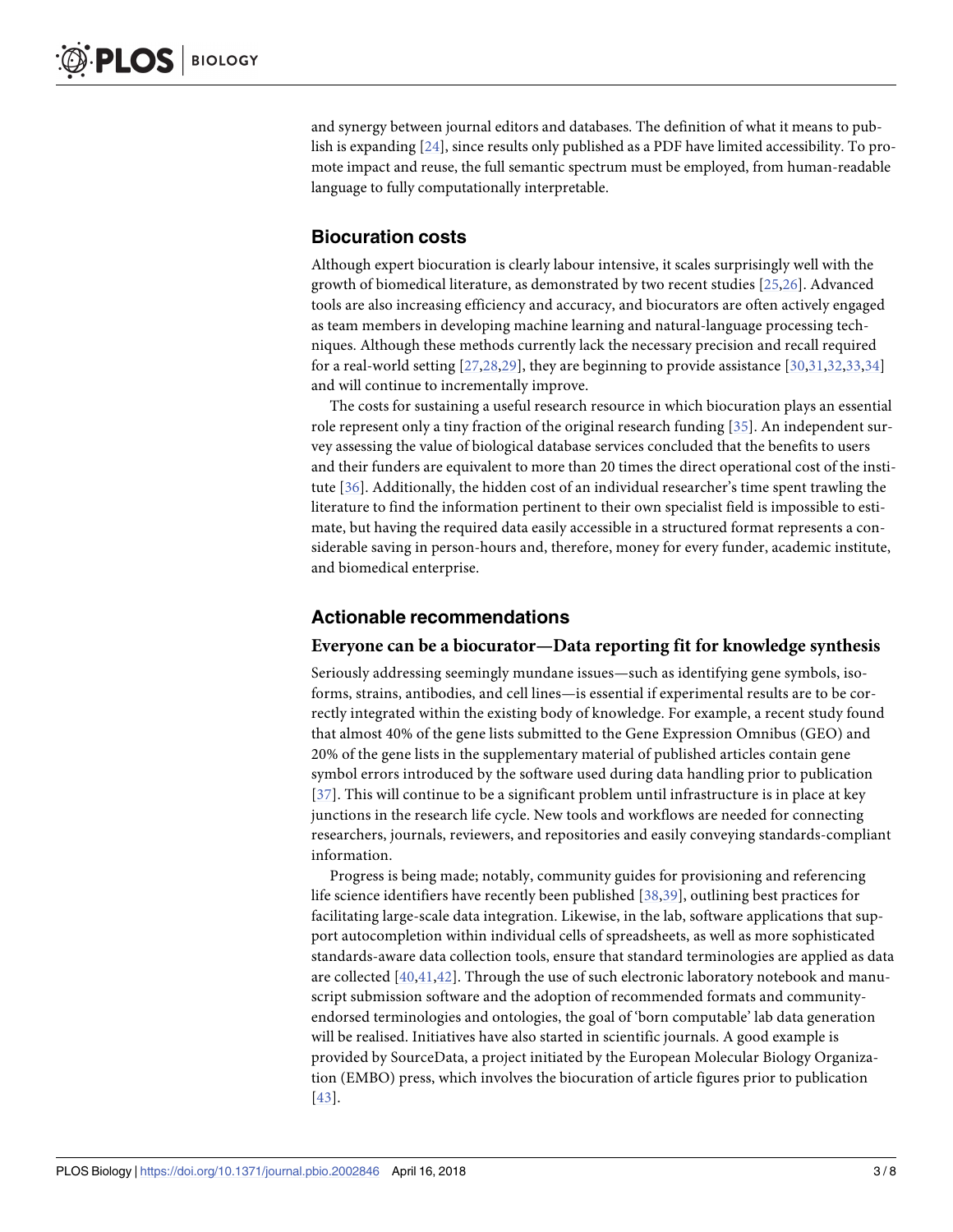#### <span id="page-3-0"></span>**Support for standards—Development, usage, and sustainability**

Common standards for describing and classifying biology are indispensable for reproducible interactions, information exchange, interoperability, comparability, and discoverability [[44](#page-7-0)]. Without standards, database search results will inevitably miss key information or include irrelevant material.

Biocurators regularly lead efforts in standards development: engaging with experts, building consensus, fostering adoption, and maintaining biological fidelity. Yet apart from a very limited number of cases, funding for standards development is unavailable. Even in the case of the Gene Ontology Consortium [[45](#page-7-0)], the funding for this indispensable standard is significantly aided through other projects. On the other side of the spectrum, the Human Phenotype Ontology [[46](#page-7-0),[47,48\]](#page-7-0) operates using donated time from a handful of dedicated individuals, despite its widespread adoption (e.g., the Unified Medical Language System [UMLS], United Kingdom 100,000 Genomes Project, and the Global Alliance for Genomics and Health [GA4GH]). While the lack of dedicated funding poses a risk, the harmful consequences of not using any standard are vastly greater.

More can be done to inform and educate data producers and consumers on the importance of standards to ensure research data are not wasted or lost in the wrong format, with the wrong metadata descriptions, or described using a private or personal set of terms. Efforts such as FAIRsharing [[30](#page-6-0)] (fairsharing.org), which maps the landscape of databases and standards and links them to the journal and funder data policies that endorse their use, go a long way to making sure that existing standards are adopted. However, more funding is needed for these infrastructure projects to aid data and knowledge sharing, to minimise the duplication of effort, and to ensure that researchers can easily employ appropriate standards.

#### **Expediting the collection and processing of data**

Recently, there has been considerable excitement about the strategy of crowdsourcing, putting biocuration tools into a researcher's hands so that they may directly contribute and publish their results into knowledge resources [\[49,50,51](#page-7-0),[52](#page-7-0)]. There is a tremendous potential in this approach, but to ensure success, there are clear prerequisites that must be satisfied—(i) editorial oversight, (ii) automated integrity checks, and (iii) citation mechanisms. Successful community-sourced projects universally include editorial control, which is where biocurators can play a key role, to avoid collecting poor-quality data that would decrease the value of a resource overall.

In addition, support for developing user interfaces, batch submission tools, and utilities to computationally validate content—such as simple checks for syntactical correctness, falling outside standard deviations, or using disallowed values—is needed for direct data submission. Here again, biocurators often play a role in defining validation standards. Machine-readable standards are critical in this step, as they enable validation to be carried out programmatically. Continuous integration and contextual analysis approaches may even suggest what a contributor might do to improve their data before making a final submission. Notably, biologists are already beginning to use community curation tools when they are available, such as Canto [\[53\]](#page-7-0)—which is used by researchers working on *Schizosaccharomyces pombe* to directly submit their data to a resource—and Apollo [\[54\]](#page-7-0), which is used for community-based curation of gene structures for improving automated gene sets.

Lastly, citation mechanisms need to be built into the contribution process. This both acts as an incentive and fosters reproducibility, since information is traceable to the original experimental work that led to a conclusion. Currently, existing biological data resources associate every assertion they contain with its underlying experimental justification by linking it to a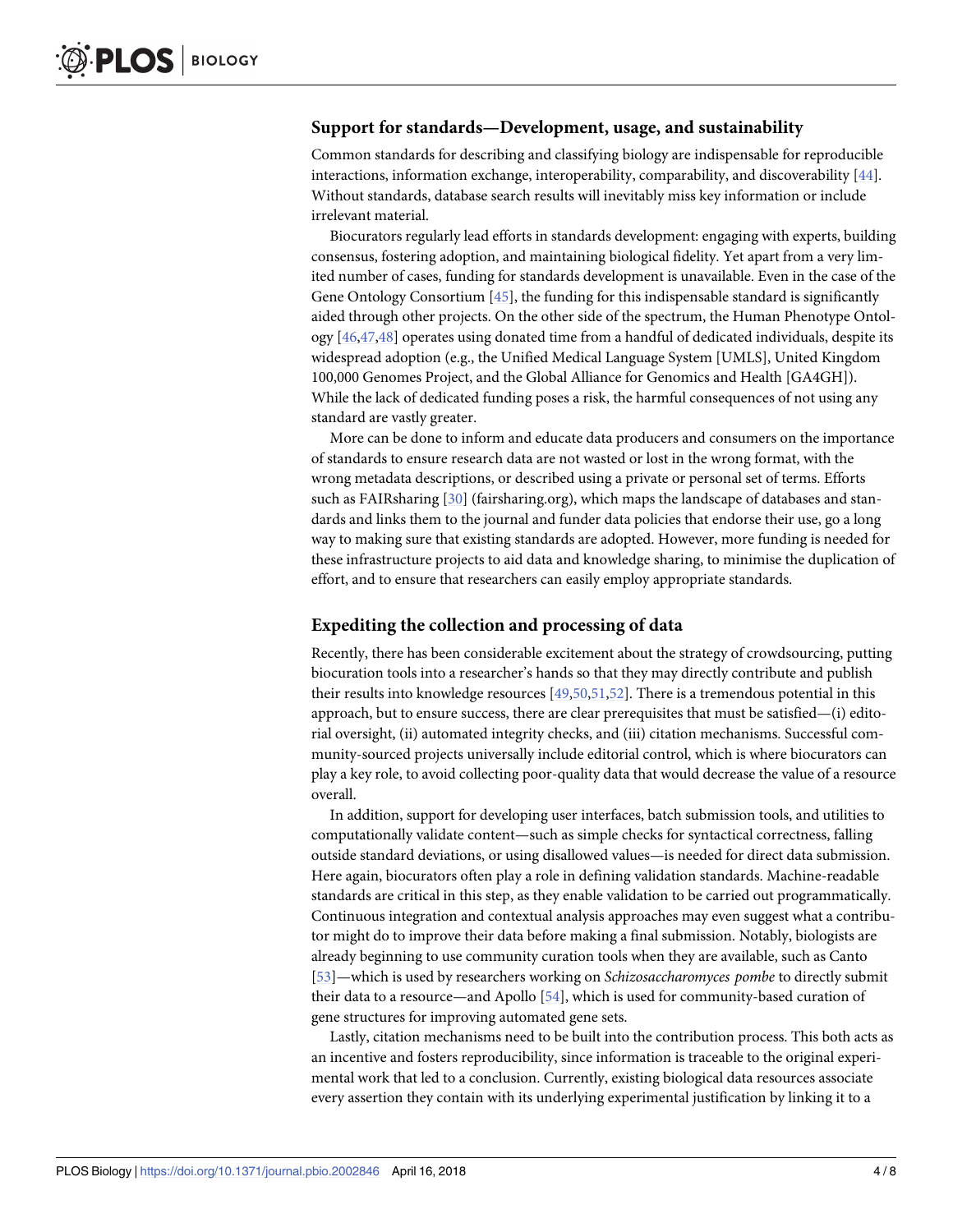<span id="page-4-0"></span>PubMed identifier, which is an indirect route to the actual researcher(s) who contributed this information. Literature citations are mere proxies for assessing productivity and impact. Embedding a traceable authorship facility directly into laboratory software or a resource's submission software would provide a much more direct and accurate means of assessing a researcher's impact. By associating a researcher (e.g., an Open Researcher and Contributor ID [ORCID] persistent identifier, [https://orcid.org/\)](https://orcid.org/) with an identified piece of information (e.g., a persistent identifier, such as a digital object identifier [DOI]), their contributions become citable objects [[55,56,57\]](#page-7-0), and the subsequent use of this information by other researchers can be tracked. If this is encouraged, one can envision a time when community curation tools become the first place for digitally publishing research conclusions, shared directly into digital community resources.

#### **Biocuration is a necessity for scientific progress**

Actively promoting innovations in fundamental data and information capture will yield enormous return on our research investment. The existing pain points—the time wasted by individual researchers discovering information, collecting it, manually verifying it, and integrating it in a piecemeal fashion—all impede scientific advancement. For researchers, biocuration means they can easily find extensive and interlinked information at welldocumented, stable resources. It means they can access this information through multiple channels by browsing websites, downloading it from repositories, or retrieving it dynamically via web services. It likewise means the information will be as accurate and reliable as possible. And—because biocurators have integrated information by describing it using community semantic standards, applying authoritative identifiers, and transforming it into standard formats—disparate data sets collected from multiple research projects can be directly compared.

## **Acknowledgments**

Most instrumental for the composition of this paper are the members of the International Society for Biocuration (ISB) themselves, whose valuable contributions, helpful comments, sound suggestions, and eye for details helped to shape this article. Special thanks go to these ISB members, in alphabetical order: Mais Ammari, Andrew Chatr Aryamontri, Helen Attrill, Amos Bairoch, Tanya Berardini, Judith Blake, Qingyu Chen, Julio Collado, Delphine Dauga, Joel T. Dudley, Stacia Engel, Ivan Erill, Petra Fey, Richard Gibson, Henning Hermjakob, Gemma Holliday, Doug Howe, Chris Hunter, David Landsman, Ruth Lovering, Deepa Manthravadi, Aron Marchler-Bauer, Beverley Matthews, Ellen M. McDonagh, Birgit Meldal, Gos Micklem, Daniel Mietchen, Christopher J. Mungall, Kim Pruitt, Vidhya Sagar Rajamanickam, James M. Reecy, Alix Rey, Khader Shameer, Aleksandra Shipitsyna, Ana Luisa Toribio, Mary Ann Tuli, Peter Uetz, Ulrike Wittig, Valerie Wood, and all the many other ISB members (biocuration.org).

For their contribution, we recognise previous members of the ISB executive committee: Teresa Attwood, Alex Bateman, Tanya Berardini, Lydie Bougueleret, Pascale Gaudet, Jennifer Harrow, Tadashi Imanishi, Renate Kania, Lorna Richardson, Marc Robinson-Rechavi, Owen White, Ioannis Xenarios, and Chisato Yamasaki.

Appreciation for steering the manuscript forward goes to the following members of current and recent ISB executive committees: Cecilia N. Arighi, Rama Balakrishnan, J. Michael Cherry, Melissa Haendel, Suzanna E. Lewis, Peter McQuilton, Monica Muñoz-Torres, Claire O'Donovan, Sandra Orchard, Sylvain Poux, Andrew Su, Nicole Vasilevsky, and Zhang Zhang.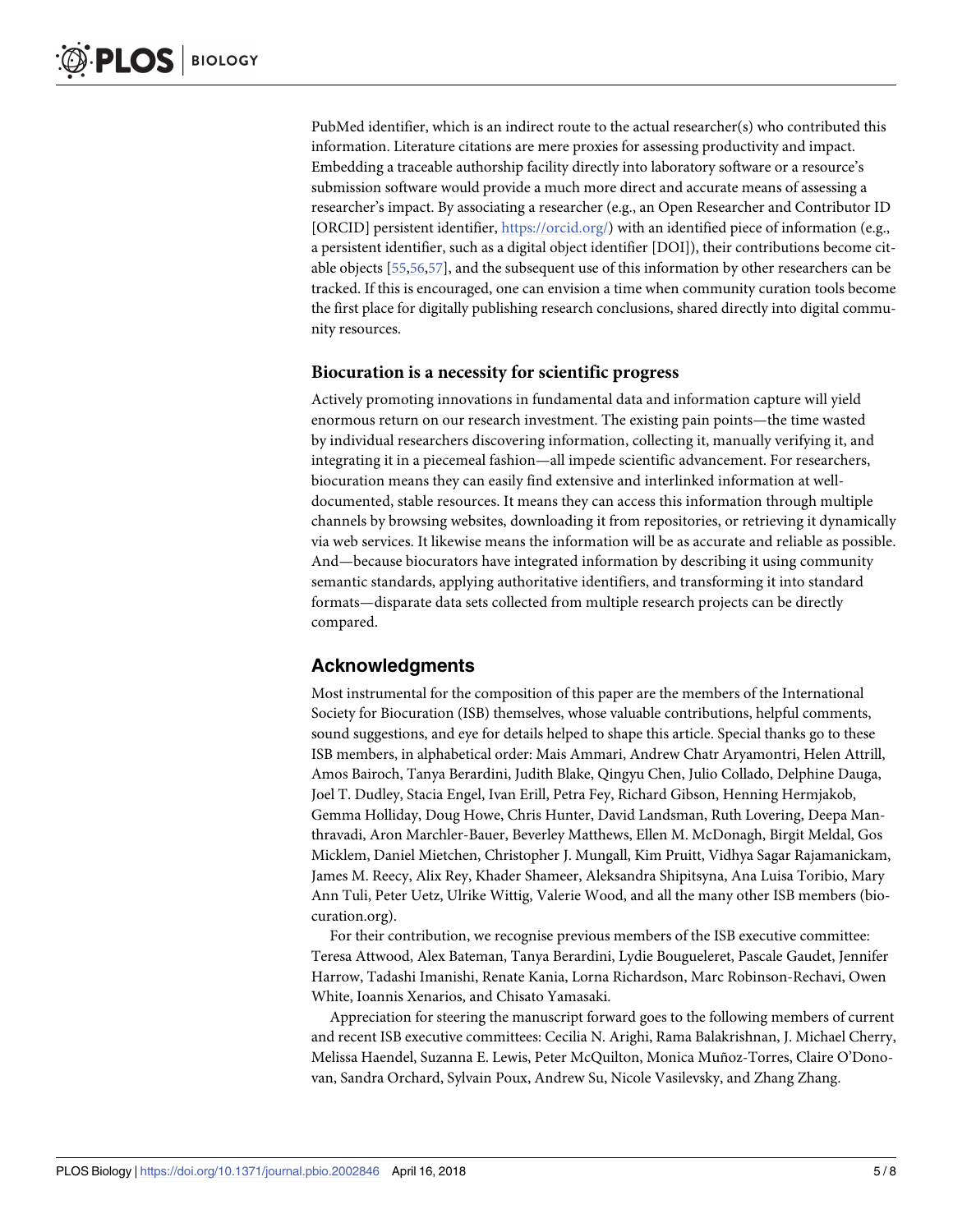#### <span id="page-5-0"></span>**References**

- **[1](#page-0-0).** Kahn SD. On the Future of Genomic Data. Science 2011; 331 (6018), 728–9 [https://doi.org/10.1126/](https://doi.org/10.1126/science.1197891) [science.1197891](https://doi.org/10.1126/science.1197891) PMID: [21311016](http://www.ncbi.nlm.nih.gov/pubmed/21311016)
- **[2](#page-0-0).** Moody D., Walsh P., Measuring the Value of Information: an Asset Valuation Approach, presented at European conference on Information Systems, June 1999
- **[3](#page-1-0).** Glazer R. (1993) Measuring the Value of Information: The Information Intensive Organisation. IBM Systems Journal, Vol 32, No 1, 99–110.
- **[4](#page-1-0).** Piwowar HA, Day RS, Fridsma DB (2007) Sharing Detailed Research Data Is Associated with Increased Citation Rate. PLoS ONE 2(3): e308. <https://doi.org/10.1371/journal.pone.0000308> PMID: [17375194](http://www.ncbi.nlm.nih.gov/pubmed/17375194)
- **[5](#page-1-0).** Anagnostou P, Capocasa M, Milia N, Sanna E, Battaggia C, Luzi D, et al. (2015) When Data Sharing Gets Close to 100%: What Human Paleogenetics Can Teach the Open Science Movement. PLoS ONE 10(3): e0121409. <https://doi.org/10.1371/journal.pone.0121409> PMID: [25799293](http://www.ncbi.nlm.nih.gov/pubmed/25799293)
- **[6](#page-1-0).** Dasu T, Johnson T. Exploratory data mining and data cleaning. John Wiley & Sons; 2003 Aug 15.
- **[7](#page-1-0).** Feldman B, Martin EM, Skotnes T. Big Data in Healthcare Hype and Hope. 2012 Oct;360. [cited 2016]. [https://www.ghdonline.org/uploads/big-data-in-healthcare\\_B\\_Kaplan\\_2012.pdf](https://www.ghdonline.org/uploads/big-data-in-healthcare_B_Kaplan_2012.pdf)
- **[8](#page-1-0).** Hazen BT, Boone CA, Ezell JD, Jones-Farmer LA. Data quality for data science, predictive analytics, and big data in supply chain management: An introduction to the problem and suggestions for research and applications. International Journal of Production Economics. 2014 Aug 31; 154:72–80
- **[9](#page-1-0).** Landrum M.J., Lee J.M., Riley G.R., Jang W., Rubinstein W.S., Church D.M., et al. ClinVar: public archive of relationships among sequence variation and human phenotype. Nucleic Acids Res. 2014; 42:D980–D985 <https://doi.org/10.1093/nar/gkt1113> PMID: [24234437](http://www.ncbi.nlm.nih.gov/pubmed/24234437)
- **[10](#page-1-0).** Ashley EA, Butte AJ, Wheeler MT, Chen R, Klein TE, Dewey FE, et al. Clinical assessment incorporating a personal genome. Lancet. 2010 May 1; 375(9725):1525–35. [https://doi.org/10.1016/S0140-6736](https://doi.org/10.1016/S0140-6736(10)60452-7) [\(10\)60452-7](https://doi.org/10.1016/S0140-6736(10)60452-7) PMID: [20435227](http://www.ncbi.nlm.nih.gov/pubmed/20435227)
- **[11](#page-1-0).** Li L, Cheng WY, Glicksberg BS, Gottesman O, Tamler R, Chen R, Bottinger EP, et al. Identification of type 2 diabetes subgroups through topological analysis of patient similarity. Sci Transl Med. 2015 Oct 28; 7(311):311ra174. <https://doi.org/10.1126/scitranslmed.aaa9364> PMID: [26511511](http://www.ncbi.nlm.nih.gov/pubmed/26511511)
- **[12](#page-1-0).** Bone WP, Washington NL, Buske OJ, Adams DR, Davis J, Draper D, et al. Computational evaluation of exome sequence data using human and model organism phenotypes improves diagnostic efficiency. Genet Med. 2016 Jun; 18(6):608–17. <https://doi.org/10.1038/gim.2015.137> PMID: [26562225](http://www.ncbi.nlm.nih.gov/pubmed/26562225).
- **[13](#page-1-0).** McMurry JA, Köhler S, Washington NL, Balhoff JP, Borromeo C, Brush M, et al. Navigating the Phenotype Frontier: The Monarch Initiative. Genetics. 2016 Aug; 203(4):1491–5. [https://doi.org/10.1534/](https://doi.org/10.1534/genetics.116.188870) [genetics.116.188870](https://doi.org/10.1534/genetics.116.188870) PMID: [27516611.](http://www.ncbi.nlm.nih.gov/pubmed/27516611)
- **[14](#page-1-0).** Shameer K, Tripathi LP, Kalari KR, Dudley JT, Sowdhamini R. Interpreting functional effects of coding variants: challenges in proteome-scale prediction, annotation and assessment. Brief Bioinform. 2016 Sep; 17(5):841–62. <https://doi.org/10.1093/bib/bbv084> PMID: [26494363](http://www.ncbi.nlm.nih.gov/pubmed/26494363)
- **[15](#page-1-0).** Haendel M, Su A, McMurry J, Chute CG, Mungall C, Good B, et al. Metrics to assess value of biomedical digital repositories: response to RFI NOT-OD-16-133. Zenodo; Geneva: 2016
- **[16](#page-1-0).** Bourne P. Will a Biological Database Be Different from a Biological Journal? PLoS Comput Biol. 2008 1(3): e34. <https://doi.org/10.1371/journal.pcbi.0010034>
- **[17](#page-1-0).** Salimi N, Vita R. The biocurator: connecting and enhancing scientific data. PLoS Comput Biol. 2006 Oct 27; 2(10):e125. Review. <https://doi.org/10.1371/journal.pcbi.0020125> PMID: [17069454.](http://www.ncbi.nlm.nih.gov/pubmed/17069454)
- **[18](#page-1-0).** Hirschman J, Berardini TZ, Drabkin HJ, Howe D. A MOD(ern) perspective on literature curation. Mol Genet Genomics. 2010 May; 283(5):415–25. <https://doi.org/10.1007/s00438-010-0525-8> Epub 2010 Mar 11. PMID: [20221640](http://www.ncbi.nlm.nih.gov/pubmed/20221640)
- **[19](#page-1-0).** Howe D, Costanzo M, Fey P, Gojobori T, Hannick L, Hide W, et al. Big data: The future of biocuration. Nature. 2008 Sep 4; 455(7209):47–50. <https://doi.org/10.1038/455047a> PMID: [18769432.](http://www.ncbi.nlm.nih.gov/pubmed/18769432)
- **[20](#page-1-0).** Young JY, Westbrook JD, Feng Z, Sala R, Peisach E, Oldfield TJ. et al. OneDep: Unified wwPDB System for Deposition, Biocuration, and Validation of Macromolecular Structures in the PDB Archive. Structure (London, England: 1993) 2017; 25(3):536–545
- **[21](#page-1-0).** Cochrane G., Karsch-Mizrachi I., Takagi T. International Nucleotide Sequence Database Collaboration The International nucleotide sequence database collaboration. Nucleic Acids Res. 2016; 44(D1):D48– D50 <https://doi.org/10.1093/nar/gkv1323> PMID: [26657633](http://www.ncbi.nlm.nih.gov/pubmed/26657633)
- **[22](#page-1-0).** Orchard S, Kerrien S, Abbani S, Aranda B, Bhate J, Bidwell S, et al. Protein interaction data curation: the International Molecular Exchange (IMEx) consortium. Nat Methods. 2012; 9(4):345–50. [https://doi.](https://doi.org/10.1038/nmeth.1931) [org/10.1038/nmeth.1931](https://doi.org/10.1038/nmeth.1931) PMID: [22453911](http://www.ncbi.nlm.nih.gov/pubmed/22453911)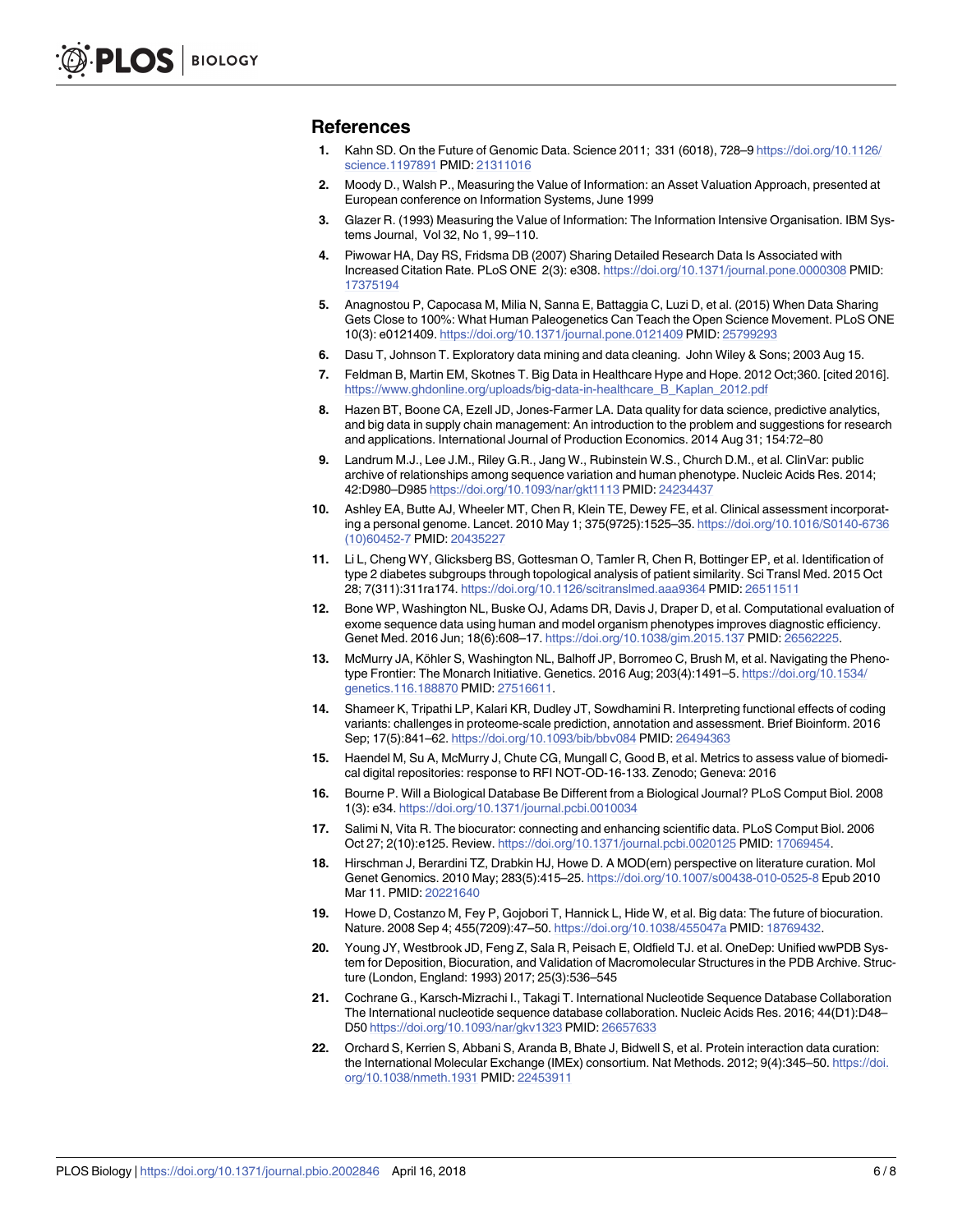- <span id="page-6-0"></span>**[23](#page-1-0).** Deutsch EW, Csordas A, Sun Z, Jarnuczak A, Perez-Riverol Y, Ternent T. et al. The ProteomeXchange consortium in 2017: supporting the cultural change in proteomics public data deposition Nucleic Acids Res. 2017; 45(Database issue): D1100–D1106.
- **[24](#page-2-0).** Beyond the PDF. Nat Methods. 2013 Feb; 10(2):91. PMID: [23479796](http://www.ncbi.nlm.nih.gov/pubmed/23479796).
- **[25](#page-2-0).** Poux S, Arighi CN, Magrane M, Bateman A, Wei CH, Lu Z et al. On expert curation and scalability: Uni-ProtKB/Swiss-Prot as a case study. Bioinformatics (Oxford, England). 2017; 33(21):3454–3460. [https://](https://doi.org/10.1093/bioinformatics/btx439) [doi.org/10.1093/bioinformatics/btx439](https://doi.org/10.1093/bioinformatics/btx439) PMID: [29036270](http://www.ncbi.nlm.nih.gov/pubmed/29036270)
- **[26](#page-2-0).** Oliver SG, Lock A, Harris MA, Nurse P, Wood V. Model organism databases: essential resources that need the support of both funders and users. BMC Biol. 2016; 14: 49 [https://doi.org/10.1186/s12915-](https://doi.org/10.1186/s12915-016-0276-z) [016-0276-z](https://doi.org/10.1186/s12915-016-0276-z) PMID: [27334346](http://www.ncbi.nlm.nih.gov/pubmed/27334346)
- **[27](#page-2-0).** Griffiths TL, Steyvers M. Finding scientific topics. Proc Natl Acad Sci U S A. 2004 Apr 6; 101 (Suppl 1):5228–35. <https://doi.org/10.1073/pnas.0307752101> PMID: [14872004.](http://www.ncbi.nlm.nih.gov/pubmed/14872004)
- **[28](#page-2-0).** Hersh W. Evaluation of biomedical text-mining systems: lessons learned from information retrieval. Brief Bioinform. 2005 Dec; 6(4):344–56. PMID: [16420733.](http://www.ncbi.nlm.nih.gov/pubmed/16420733)
- **[29](#page-2-0).** Huang CC, Lu Z. Community challenges in biomedical text mining over 10 years: success, failure and the future. Brief Bioinform. 2016 Jan; 17(1):132–44. <https://doi.org/10.1093/bib/bbv024> Review. PMID: [25935162](http://www.ncbi.nlm.nih.gov/pubmed/25935162).
- **[30](#page-2-0).** Hirschman L, Burns GA, Krallinger M, Arighi C, Cohen KB, Valencia A, et al. Text mining for the biocuration workflow. Database (Oxford). 2012 Apr 18; 2012:bas020. <https://doi.org/10.1093/database/bas020> PMID: [22513129](http://www.ncbi.nlm.nih.gov/pubmed/22513129).
- **[31](#page-2-0).** Arighi CN, Carterette B, Cohen KB, Krallinger M, Wilbur WJ, Fey P, et al. An overview of the BioCreative 2012 Workshop Track III: interactive text mining task. Database (Oxford). 2013 Jan 17; 2013:bas056. <https://doi.org/10.1093/database/bas056> PMID: [23327936.](http://www.ncbi.nlm.nih.gov/pubmed/23327936)
- **[32](#page-2-0).** Cejuela JM, McQuilton P, Ponting L, Marygold SJ, Stefancsik R, Millburn GH, et al. tagtog: interactive and text-mining-assisted annotation of gene mentions in PLOS full-text articles. Database, 1 January 2014, Volume 2014, bau03.
- **[33](#page-2-0).** Karamanis N, Seal R, Lewis I, McQuilton P, Vlachos A, Gasperin C, et al. Natural Language Processing in aid of FlyBase curators. BMC Bioinformatics, 2008 9:193, <https://doi.org/10.1186/1471-2105-9-193> PMID: [18410678](http://www.ncbi.nlm.nih.gov/pubmed/18410678)
- **[34](#page-2-0).** Wang Q, S Abdul S, Almeida L, Ananiadou S, Balderas-Martı´nez YI, Batista-Navarro R, et al. Overview of the interactive task in BioCreative V. Database (Oxford). 2016 Sep 1; 2016. [https://doi.org/10.1093/](https://doi.org/10.1093/database/baw119) [database/baw119](https://doi.org/10.1093/database/baw119) PMID: [27589961](http://www.ncbi.nlm.nih.gov/pubmed/27589961).
- **[35](#page-2-0).** ten Hoopen P, Amid C, Buttigieg PL, Pafilis E, Bravakos P, Cerdeño-Ta´rraga AM, et al. Value, but high costs in post-deposition data curation. Database (Oxford). 2016; 2016.
- **[36](#page-2-0).** Beagrie N, Houghton J. The Value and Impact of the European Bioinformatics Institute [Internet]. 2016. [cited 2016]. [http://www.ebi.ac.uk/about/news/press-releases/value-and-impact-of-the-european](http://www.ebi.ac.uk/about/news/press-releases/value-and-impact-of-the-european-bioinformatics-institute)[bioinformatics-institute](http://www.ebi.ac.uk/about/news/press-releases/value-and-impact-of-the-european-bioinformatics-institute)
- **[37](#page-2-0).** Ziemann M, Eren Y, El-Osta A. Gene name errors are widespread in the scientific literature. Genome Biol. 2016 Aug 23; 17(1):177. <https://doi.org/10.1186/s13059-016-1044-7> PMID: [27552985](http://www.ncbi.nlm.nih.gov/pubmed/27552985).
- **[38](#page-2-0).** Haendel M, Chute C, editors. NIH BD2K Workshop on Community-based Data and Metadata Standards Development: Best practices to support healthy development and maximize impact; 2015 Feb 25–26; Bethesda, MD. NIH workshop report; 2016. [https://datascience.nih.gov/sites/default/files/bd2k/](https://datascience.nih.gov/sites/default/files/bd2k/docs/ExecSumm_CBDMSworkshopFEB2015.pdf) [docs/ExecSumm\\_CBDMSworkshopFEB2015.pdf](https://datascience.nih.gov/sites/default/files/bd2k/docs/ExecSumm_CBDMSworkshopFEB2015.pdf)
- **[39](#page-2-0).** McMurry JA, Juty N, Blomberg N, Burdett T, Conlin T, Conte N, et al. Identifiers for the 21st century: How to design, provision, and reuse persistent identifiers to maximize utility and impact of life science data. PLoS Biol. 2017 Jun 29; 15(6):e2001414. <https://doi.org/10.1371/journal.pbio.2001414> eCollection 2017 Jun. PMID: [28662064](http://www.ncbi.nlm.nih.gov/pubmed/28662064).
- **[40](#page-2-0).** Hankeln W, Buttigieg PL, Fink D, Kottmann R, Yilmaz P, Glockner FO. MetaBar—a tool for consistent contextual data acquisition and standards compliant submission. BMC Bioinformatics. 2010 Jun 30; 11(1):358.
- **[41](#page-2-0).** Wolstencroft K, Owen S, Horridge M, Krebs O, Mueller W, Snoep JL, et al. RightField: embedding ontology annotation in spreadsheets. Bioinformatics. 2011 Jul 15; 27(14):2021–2 [https://doi.org/10.1093/](https://doi.org/10.1093/bioinformatics/btr312) [bioinformatics/btr312](https://doi.org/10.1093/bioinformatics/btr312) PMID: [21622664](http://www.ncbi.nlm.nih.gov/pubmed/21622664)
- **[42](#page-2-0).** Strasser C, Kunze J, Abrams S, Cruse P. DataUp: A tool to help researchers describe and share tabular data. F1000Research. 2014 Sep 12; 3:6. <https://doi.org/10.12688/f1000research.3-6.v2> PMID: [25653834](http://www.ncbi.nlm.nih.gov/pubmed/25653834)
- **[43](#page-2-0).** Liechti R, George N, Götz L, El-Gebali S, Chasapi A, Crespo I, et al. SourceData: a semantic platform for curating and searching figures. Nature Methods. 2017; 14(11), 1021–1022. [https://doi.org/10.1038/](https://doi.org/10.1038/nmeth.4471) [nmeth.4471](https://doi.org/10.1038/nmeth.4471) PMID: [29088127](http://www.ncbi.nlm.nih.gov/pubmed/29088127)